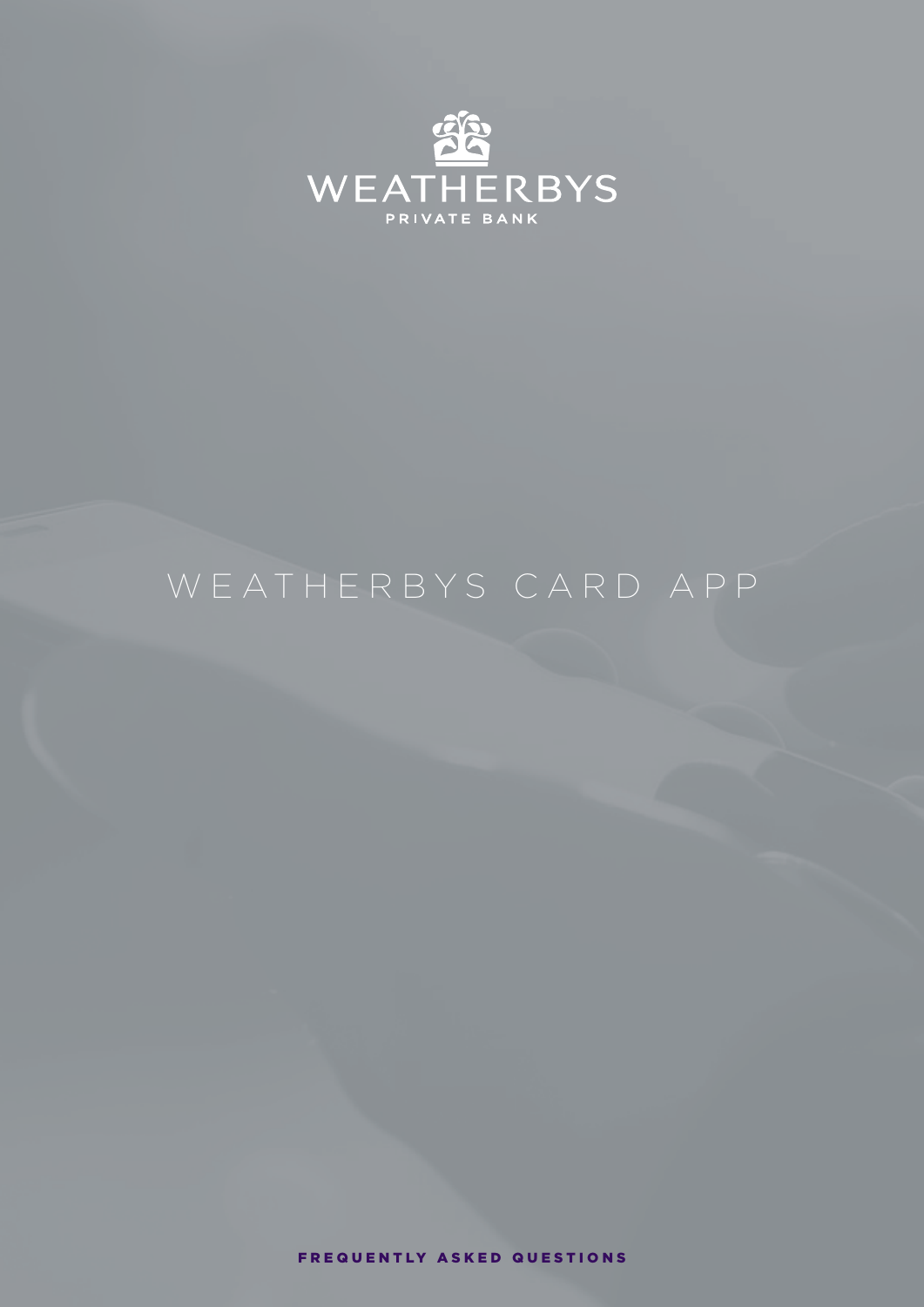## WEATHERBYS CARD APP

#### **How do I get the Weatherbys Card app on my phone?**

You can download the app from either the App Store for Apple devices, or the Google Play Store for Android devices, just search for 'Weatherbys Card'.

#### **Can I have the app on more than one device?**

Yes, you can download the app onto any Apple or Android device but you must follow the activation process for each new device and make sure to use the mobile number and date of birth you have registered with us.

#### **If I don't have a Google or Apple device, can I still have a Weatherbys card?**

You can still have a Weatherbys debit card but the Weatherbys Cards app is not supported on other devices at present.

#### **Will my mobile number work if it isn't a UK number?**

Yes, all mobile numbers are supported.

#### **What are verification words?**

These are two randomly generated words to quote when you call the Weatherbys Card Team to activate your Weatherbys Card app.

#### **What is the personal code?**

This is a unique number that you choose when you register for the app. Depending on the phone you have, you can choose to use Face ID, Touch ID or fingerprint recognition instead of a passcode for future log-ins.

#### **Can I change the code through the app if I change my mind on the code I picked?**

You will need to delete and re-install the app to allow you to select a different personal code. If you re-install the app, you will need to call the Bank Helpdesk Team on +44(0)1933 543543 to complete the security verification process.

#### **What happens if I forget my personal code?**

If you forget your personal code, select 'forgot personal code?'. This will allow you to re-install the app and select a different personal code, as above.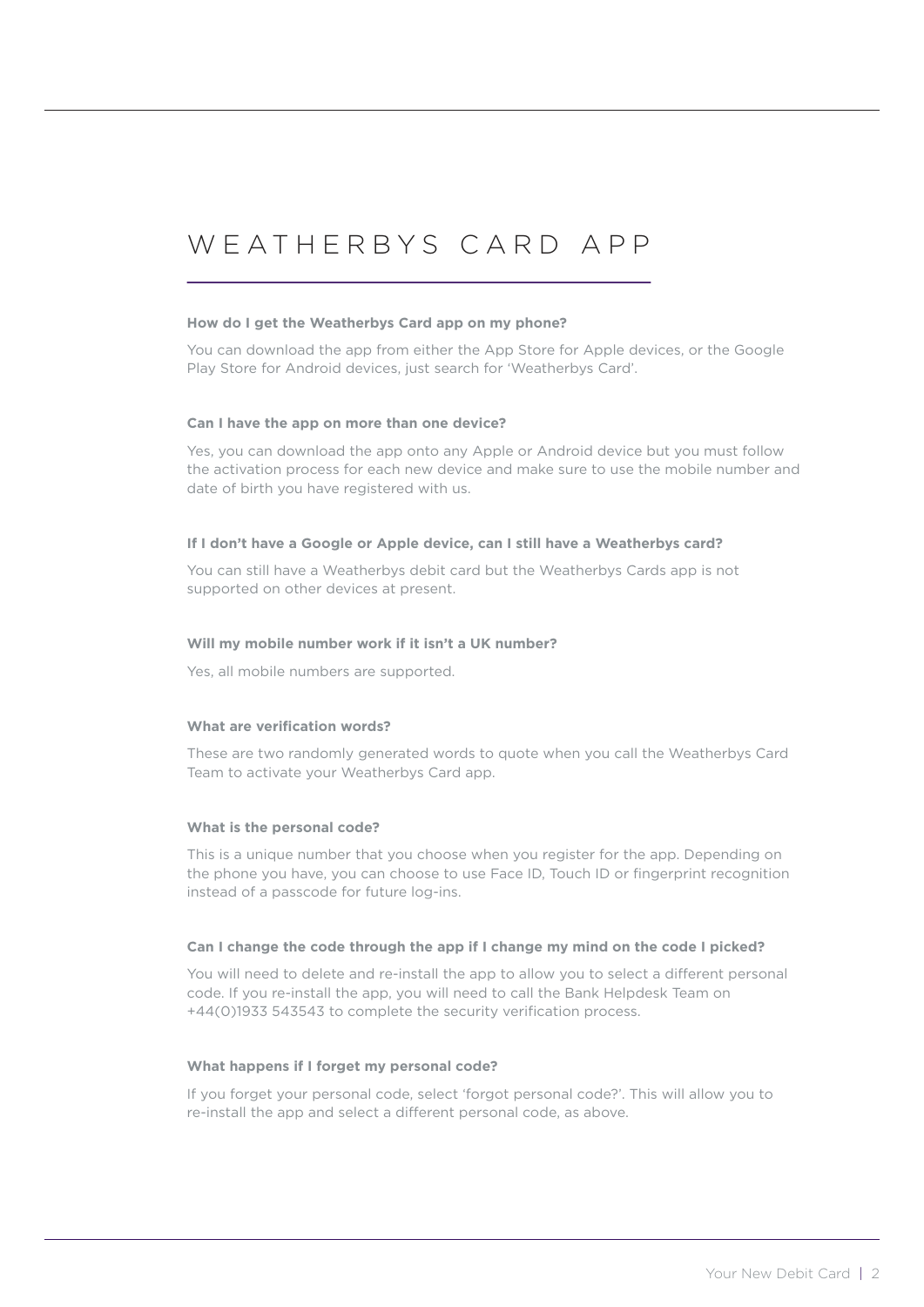#### **What new features does the app offer?**

- Card activation.
- Retrieve your card PIN.
- Receive push notifications to validate online purchases.
- Add your debit card to Apple Pay or Google Pay'.
- Temporarily block and unblock your debit card.
- Toggle on/off where in the world your debit card can be used, by region.
- Toggle on/off payment types that your debit card can be used for, by transaction type.
- Manage your app identification method.
- Mange how your cards are displayed.
- View your full card details, which will enable you to make online purchases even if you don't have your physical card to hand.
- Create and maintain your card alias (nickname) so that you can easily identify multiple cards within the app.

#### **How do I activate my card?**

Once your Weatherbys Card app has been activated you will see your card displayed within the app. To activate, select the 'Activate card' icon which is below the image of the card.

Alternatively, please call the Weatherbys Bank Helpdesk Team on +44 (0)1933 543543 who will be able to activate your card.

#### **How do I retrieve my PIN through the app?**

Click on the image of your card and select 'View PIN'. You will then be prompted to enter the 3 digit security code which is found on the reverse of your card. You will be able to view your PIN for 10 seconds at a time. You can view your PIN as often as you wish.

#### **Can I see my balance through the Weatherbys Card app?**

You can view your balance at any time using the separate Weatherbys Online Banking app.

#### **Can I add more than one card to my app?**

Yes, all of your Weatherbys debit cards will automatically be available within your app.

#### **Will I be able to see my partners/child's card in my app?**

Cards issued to other people will not be available for you to view and maintain in your version of the app. Other cardholders will only be able to view and maintain their cards if they download and activate their own version of the app.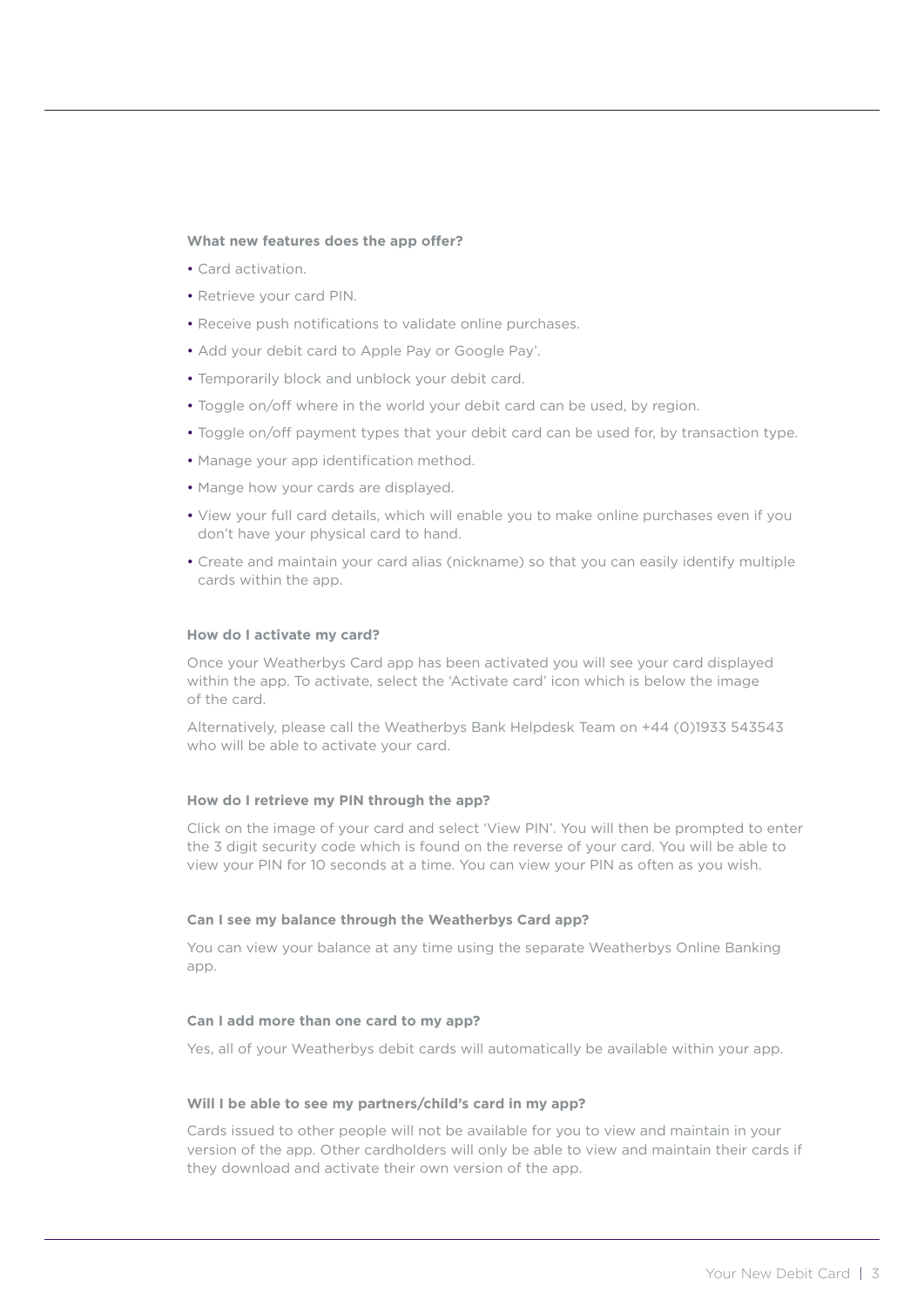#### **How do I know the difference between each card, if I do have more than one?**

The last four digits of each card number are shown on the home screen. You can also change the name of each card to help differentiate between them. To do this, click on the image of the relevant card and select 'Change alias'.

#### **Can I add my card to Apple or Google pay now?**

Yes, the new Weatherbys debit card is compatible with both Apple Pay and Google Pay.

#### **What happens if I lose my mobile device or it is stolen?**

You should contact the Weatherbys Bank Helpdesk Team on +44(0)1933 543543 and they will ensure that the device cannot be used to make purchases.

#### **Must I secure my device with a PIN/Password, TouchId or FaceID?**

Yes, even though the Weatherbys Card app has its own security, you should always ensure your mobile device is separately secured.

#### **Can I use my Weatherbys Card app wordwide?**

You can use the Weatherbys Card app anywhere in the world, although Weatherbys Bank cannot be held liable for any lack of network availability.

### **Can I change my card PIN using the Card app?**

No, you are only able to change your PIN at a VISA ATM.

### **Can I view my card transactions using the Card app?**

Yes, all of your own card transactions will be displayed within the app as they take place.

#### **Will I have to call in and confirm the two verification words each time I get a new card?**

After you have activated your app, any new cards you receive will be available for you to activate yourself within the app. There is no need to contact us.

### **I can see my new card on my app but it hasn't arrived yet, can I still use it?**

You can use your card through Apple Pay or Google Pay event if you haven't received your physical card. You can also retrieve your card details to allow you to use them to make online purchases using the 'Card details' menu option.

### FOR MORE INFORMATION ON:

[lost cards, card functions and our Card app go to](https://www.weatherbys.bank/contact) <https://www.weatherbys.bank/help>